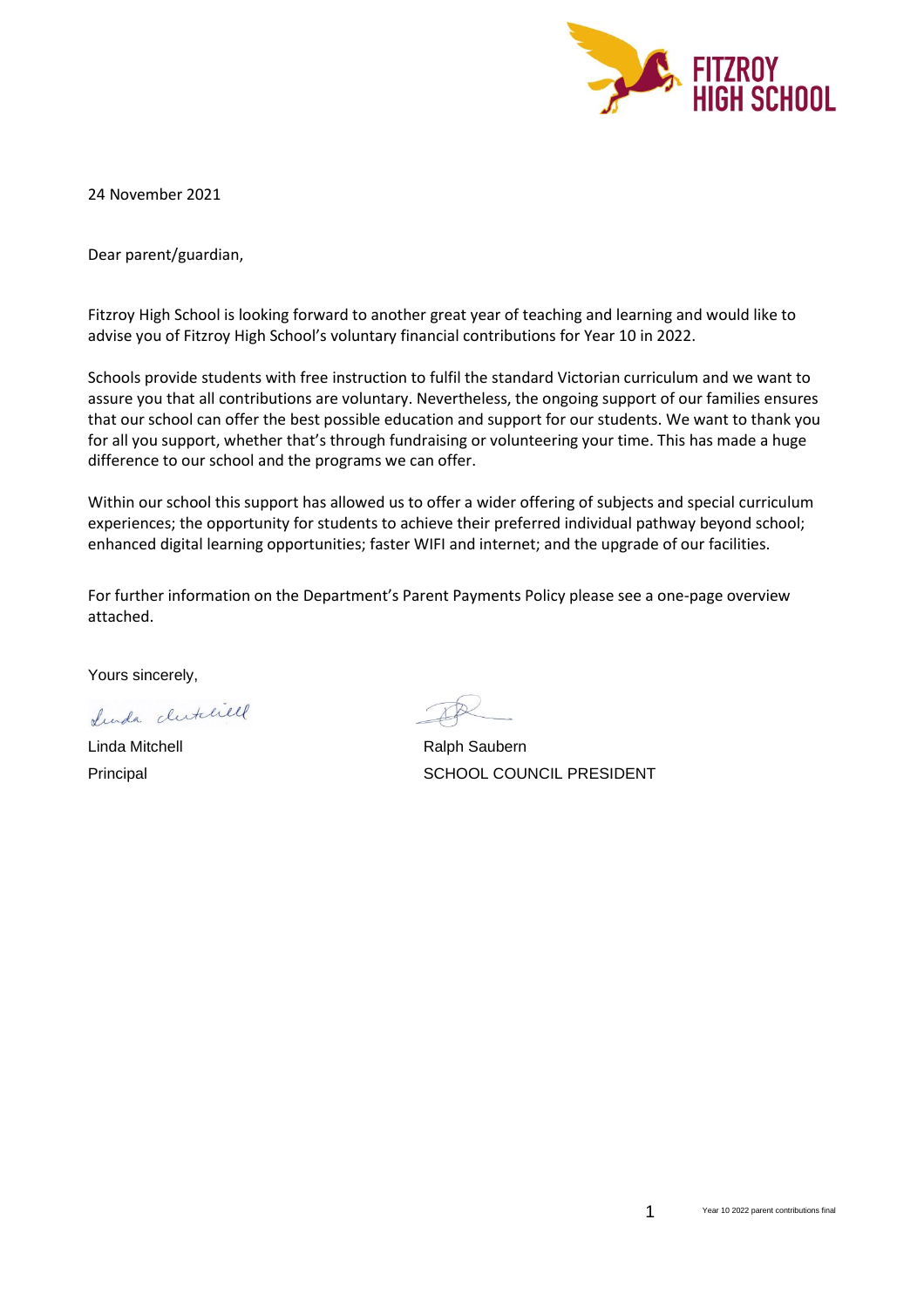

| Curriculum Contributions - items and activities that students use, or participate in, to<br>access the Curriculum                                                                                                                                                                                                                                                                                                                                                                                                                                                                                                                                                                                                                                               | <b>Amount</b>         |
|-----------------------------------------------------------------------------------------------------------------------------------------------------------------------------------------------------------------------------------------------------------------------------------------------------------------------------------------------------------------------------------------------------------------------------------------------------------------------------------------------------------------------------------------------------------------------------------------------------------------------------------------------------------------------------------------------------------------------------------------------------------------|-----------------------|
| Student ID Card<br>$\bullet$<br>Subject specific materials and equipment - English, Mathematics, Humanities,<br>Languages, Science, Arts, Performing Arts, Technology, Food Studies, Health<br>and Physical Education<br>Provision and upkeep of school devices, peripherals and ICT - devices owned<br>by the school, class sets, device configuration, maintenance, and<br>server/system costs<br>Excursions, incursions and guest speakers to meet core curriculum study<br>requirements.<br>House Sports program                                                                                                                                                                                                                                            | \$280                 |
| Other Contributions - for non-curriculum items and activities<br>Student and parent communication tools - Compass<br>$\bullet$<br>Enhanced student support - careers planning, lunchtime clubs, language<br>conversations, tutor programs<br>Enhanced wellbeing support - wellbeing programs, school counsellors, mental<br>$\bullet$<br>health practitioners<br>Lockers/locker maintenance<br>Engaging staff through local payroll - artists in residence, coaches, mentors,<br>additional wellbeing and learning support staff<br>School grounds maintenance and improvements<br>First aid and hygiene costs<br>Use and upkeep of specialised facilities on campus - gym and fitness studios,<br>$\bullet$<br>music facilities, maker spaces, lunchtime clubs | <b>Amount</b><br>\$50 |
| <b>Total Amount</b>                                                                                                                                                                                                                                                                                                                                                                                                                                                                                                                                                                                                                                                                                                                                             | \$330                 |

| <b>Tax deductible contributions</b>                                                                                                                                                                               |    |
|-------------------------------------------------------------------------------------------------------------------------------------------------------------------------------------------------------------------|----|
| <b>Building fund.</b> A tax-deductible contribution to support renovations, upgrades, and<br>maintenance of school infrastructure. (insert amount if you wish to make tax deductible contributions)               | \$ |
| Library fund. A tax-deductible contribution to support book purchases and other<br>equipment that sustain the library as a valuable resource. (insert amount if you wish to make tax<br>deductible contributions) | \$ |
| Total tax deductible contributions (if you wish to make tax deductible contributions)                                                                                                                             |    |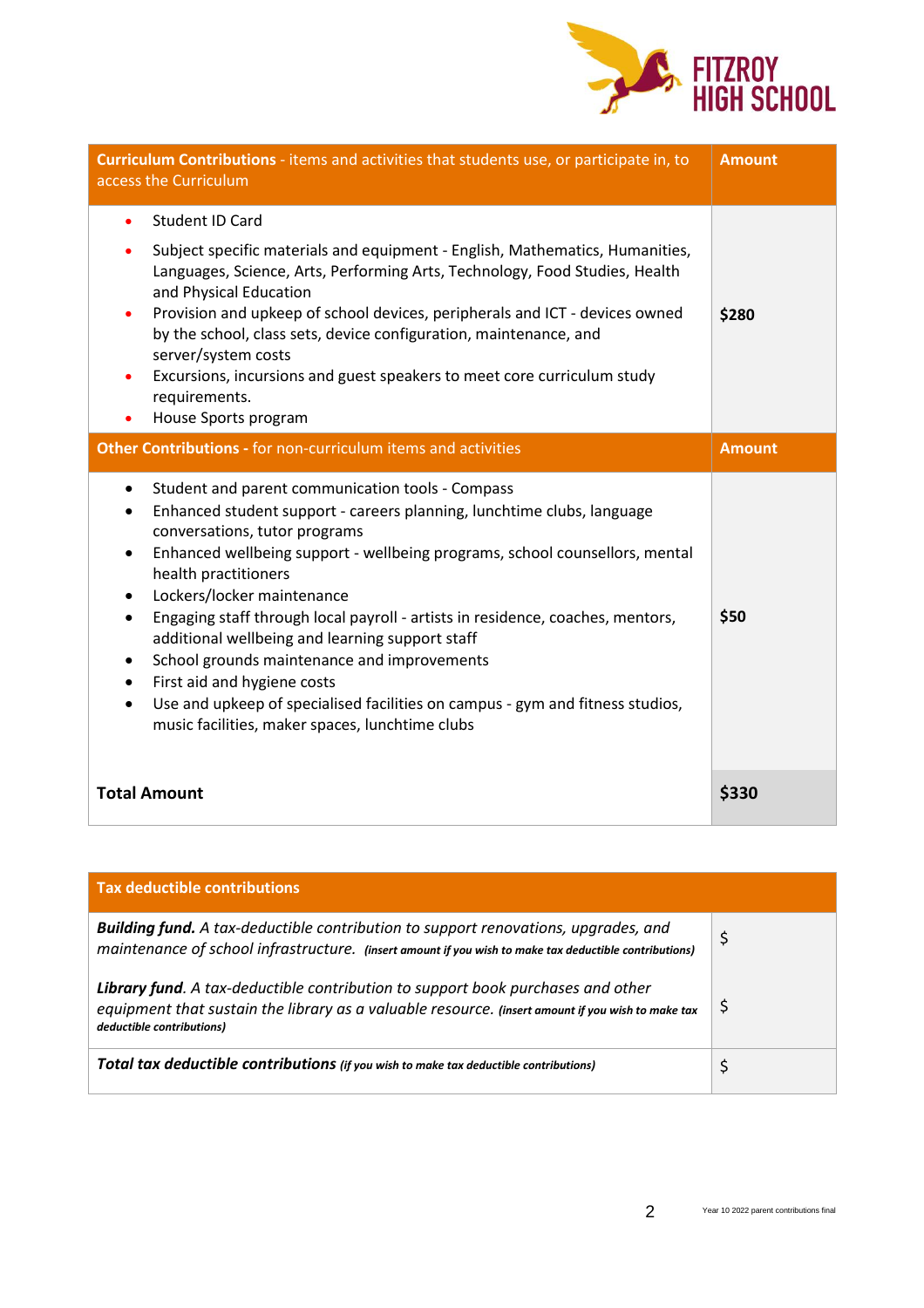

### **Extra-Curricular Items and Activities**

Fitzroy High School offers a range of items and activities that enhance or broaden the schooling experience of students and are above and beyond what the school provides in order to deliver the Curriculum. These are provided on a user-pays basis.

If you would like to purchase an item or activity for your child, please indicate on the table below and return this to the school by 10 December 2021.

| <b>Extra-Curricular Items and Activities</b>       | <b>Amount</b> | <b>Purchase</b><br>(Please tick) |
|----------------------------------------------------|---------------|----------------------------------|
| Interschool Sports program                         | \$20          |                                  |
| Private music lessons Enrol here                   | \$1,580       |                                  |
| Camps and excursions to be scheduled               | <b>TBA</b>    |                                  |
| <b>Total Extra-curricular Items and Activities</b> |               |                                  |

#### **Total**

| <b>Category</b>                              |    |
|----------------------------------------------|----|
| <b>Curriculum Contributions</b>              | \$ |
| <b>Other Contributions</b>                   | \$ |
| Tax deductible contributions                 | \$ |
| <b>Extra-Curricular Items and Activities</b> | \$ |
| Total Payment   \$                           |    |

# **Educational items for students to own - Booklist**

A list of items that the school recommends you purchase from Campion booksellers for your child to individually own and use can be found at the address below. This includes online text resources that can only be purchased from Campion, the preferred booklist supplier (access to these resources is provided to students by the school). All other items can be sourced from alternative suppliers.

How to access and make your order online-

Year 10 Booklist [Click here to order online](https://order.campion.com.au/index.html#resourceListListView?code=P34YMWMC) use **GX4H** as the code

**Orders placed by 17 December are delivered free to your home between 5th and 25th January 2022.**

3 Year 10 2022 parent contributions final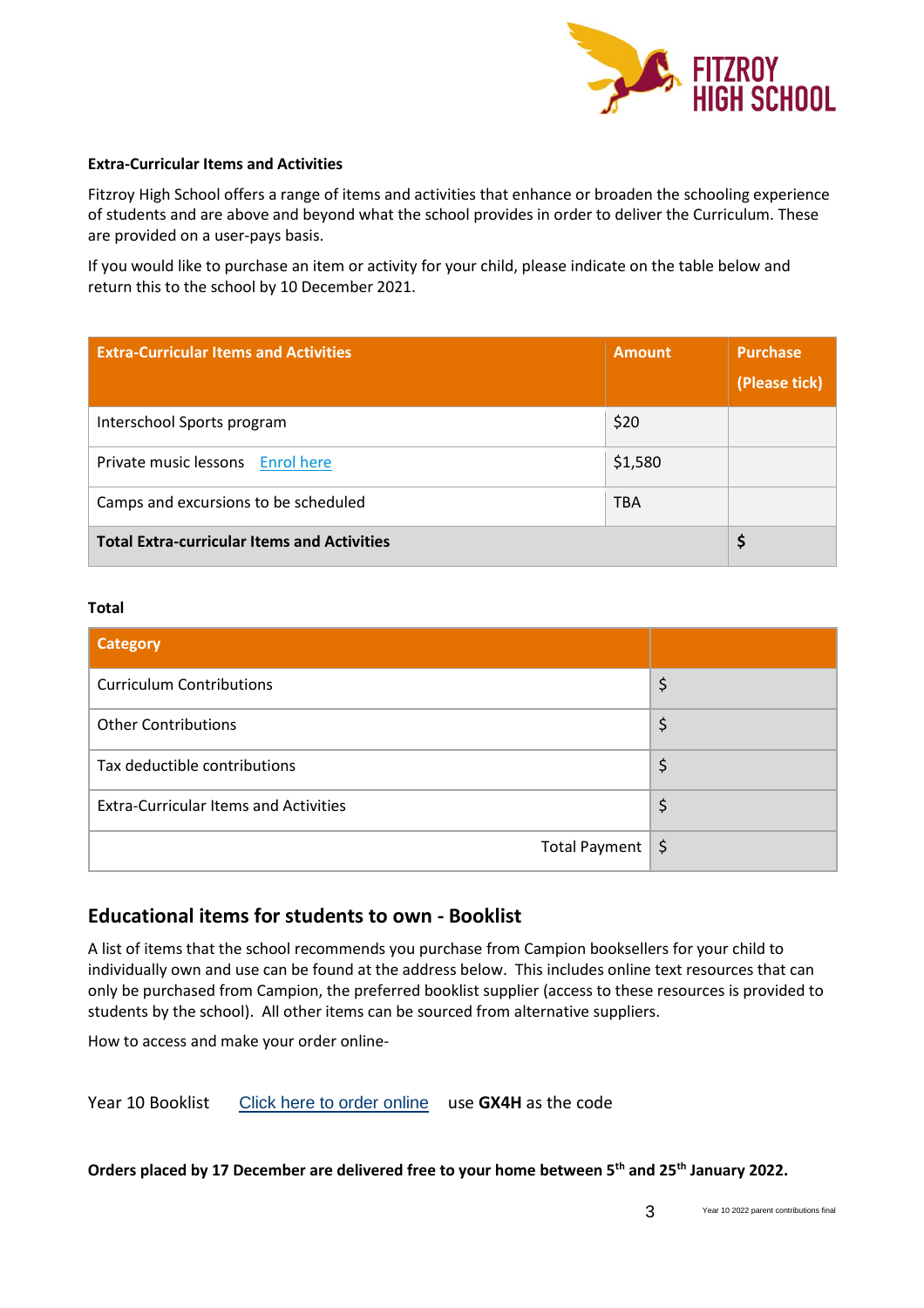

#### **Financial Support for Families**

Fitzroy High School understands that some families may experience financial difficulty and offers a range of support options, including:

- the Camps, Sports and Excursions Fund
- State Schools Relief Committee
- flexible payment arrangements for voluntary and other contributions

For a confidential discussion about accessing these services, or if you would like to discuss alternative payment arrangements, contact:

Ross McDonald Ph: 03 9488 1900 Email: rossm@fitzroyhs.vic.edu.au

#### **Payment methods**

**Compass –** Payments Centre at the top right of your parent portal allows you to pay online by credit card. Payment may be made in full or by selecting one of the payment plan options.

**Direct Deposit** – funds may be credited to our school bank account. It is essential that you include your **Family Code** *(same as your Compass id)* or **Student Name and** a brief description of what the payment is for e.g. "*BAR0002 Essential Items", "WIL0023 Year 7 Camp", "Will Smith Essential Items"* etc.

Bank Australia BSB 313 140 Account Number 12078730

**In person or by phone** - using cash, cheque or EFT including credit cards. Please bring this form when making payment.

**Credit card payment form** – you may choose to return this form to the General Office – single use only – details are securely shredded after first use.

|                          | Please take payment from the following card          |                                   |  |  |  |  |
|--------------------------|------------------------------------------------------|-----------------------------------|--|--|--|--|
| Card Type                | Visa / MasterCard (Please circle selected card type) |                                   |  |  |  |  |
| <b>Card Number</b>       |                                                      |                                   |  |  |  |  |
| Card Expiry Date         | <b>CCV Number</b>                                    | (last 3 digits on signature line) |  |  |  |  |
| <b>Full Name on Card</b> |                                                      |                                   |  |  |  |  |
| Amount to be debited     | S.                                                   |                                   |  |  |  |  |
| Cardholder's Signature   |                                                      |                                   |  |  |  |  |